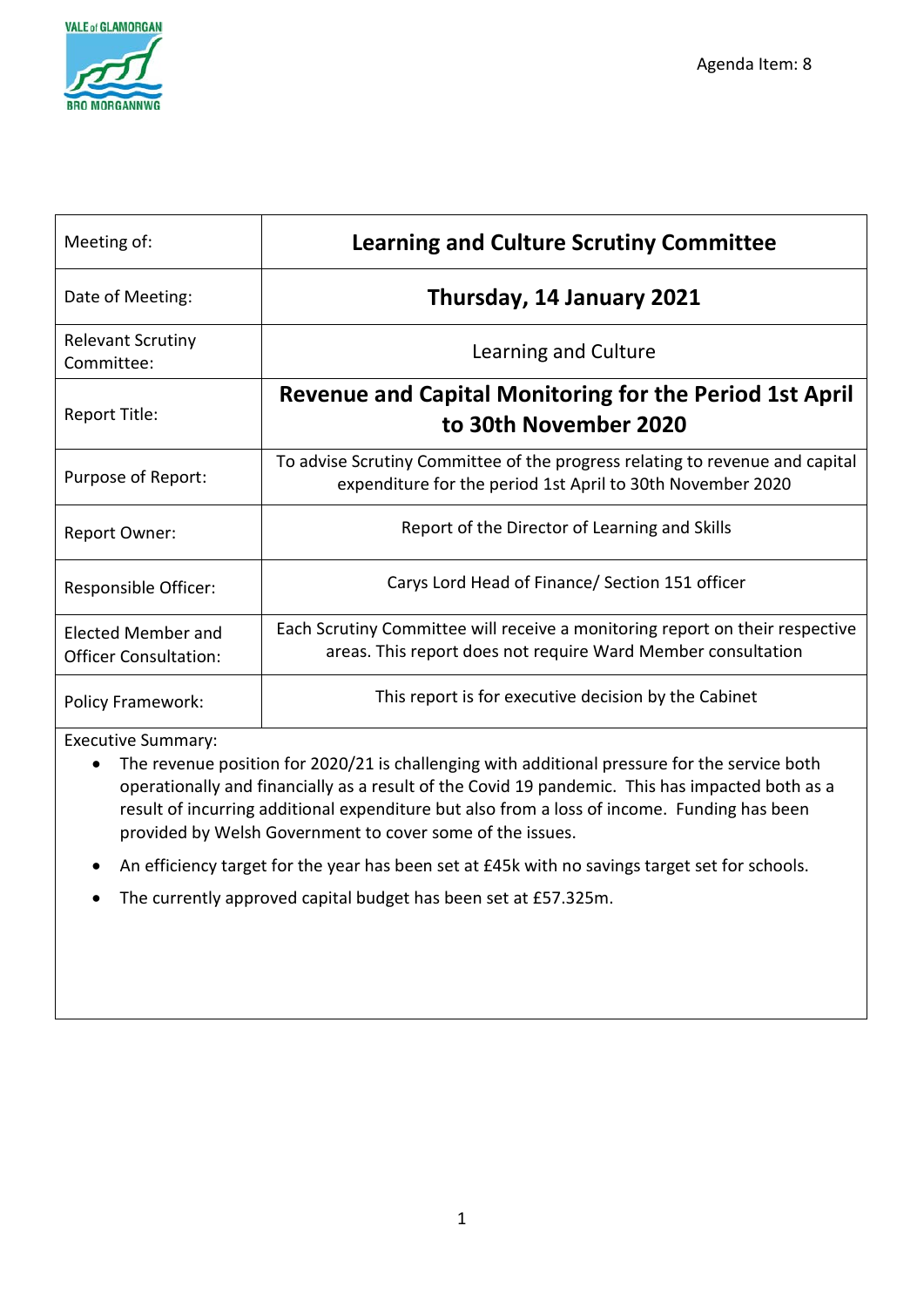## **Recommendations**

**1.** That Scrutiny Committee consider the position with regard to the 2020/21 revenue and capital budgets.

# **Reasons for Recommendations**

**1.** That Members are aware of the projected revenue and capital outturn for 2020/21.

# **1. Background**

**1.1** Cabinet on 16th November 2020 approved the revised budget for 2020/21 (minute number c372).

# **2. Key Issues for Consideration**

#### **Revenue**

**2.1** The forecast for Learning and Skills is a breakeven position. The Education Pressures reserve has a current balance of £452k and therefore if this position deteriorates between now and the end of the financial year, funding will be transferred from the reserve.

|                                                      | 2020/21                  | 2020/21   | <b>Variance</b>              |
|------------------------------------------------------|--------------------------|-----------|------------------------------|
| Directorate/Service                                  | Amended<br><b>Budget</b> | Projected | (+)Favourable<br>(-) Adverse |
|                                                      | £000                     | £000      | £000                         |
| Schools                                              | 93,850                   | 93,850    | 0                            |
| Strategy, Culture, Community Learning<br>& Resources | 8,146                    | 8,396     | $-250$                       |
| Directors Office                                     | 231                      | 231       | 0                            |
| Additional Learning Needs & Wellbeing                | 2,731                    | 2,680     | +51                          |
| <b>Standards and Provision</b>                       | 4,364                    | 4,165     | $+199$                       |
| <b>Total</b>                                         | 109,322                  | 109,322   | 0                            |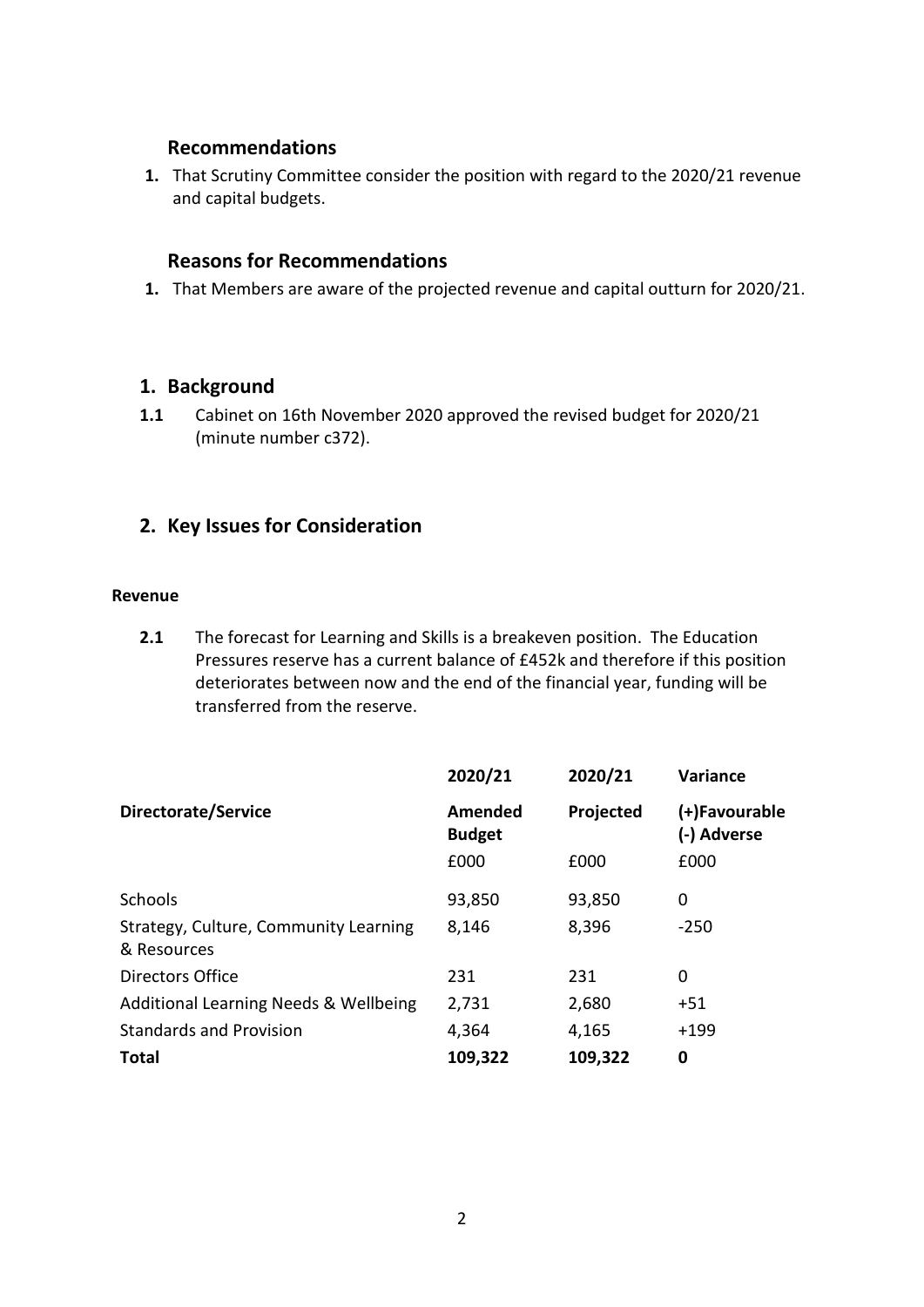**2.2** Schools - The delegated budget relating to schools is expected to balance as any under/over spend is carried forward by schools. As at 1st April 2020 schools reserve balances stood at £839k. However this year it is possible that total school deficit balances may exceed total school positive balances and the school's balances may fall into an overall deficit position. This will be closely monitored and reported on further as the year progresses.

Additional expenditure has been incurred in schools in respect of COVID-19, however, most of this expenditure to date will be grant funded. Hubs have been set up in schools over the past months to provide childcare for key workers during the lockdown period. Funding for this provision has been received from WG through the Hardship grant. Where possible, grant funding has been claimed from WG to cover additional expenditure incurred by Schools since their reopening in September.

**2.3** Strategy, Culture, Community Learning & Resources - An adverse variance of £250k is projected at year end after a transfer of £125k from reserves.

School Transport is currently projecting an overspend of £392k. Local Education Authorities have a statutory duty to provide free school transport for pupils of statutory school age who reside beyond walking distance to the nearest appropriate school, in addition to a statutory duty to provide transport for pupils with additional learning needs who require access to specialist provision. The Council also provides discretionary support towards pupils in further education above the age of 16. The Learning and Skills Directorate is responsible for meeting the cost of any adverse variance against this budget even though the service is procured through the Environment and Housing Directorate. The following overspends are currently projected: Primary £17k, Secondary £122k, Further Education £40k and Additional Learning Needs (ALN) £213k.

Contract prices rose following the tendering of all school transport services in September 2019. From September 2020, additional mainstream routes have been required due to safety concerns and no transport provided in certain areas which has resulted in an increase in costs. Additional services are running as pupils are unable to attend their catchment school. There has been another significant increase in cost following the decision of one of the operators to hand back all the services that they were carrying out and there has been a need to set up additional ALN routes for September 2020. Transport costs to Ysgol Y Deri have increased while others have remained consistent with transport to some schools ceasing, such as St Illtyds Primary and Ysgol Bryn Derw and new transport requirements to schools such as Riverbank and Cowbridge Comprehensive. Some pupils with ALN have extremely complex needs and can require, at short notice, a change of transport, either because they have issues with other pupils, they have a change in their behaviour or a minor issue on transport means they can no longer travel on a certain route. There have only been an additional six pupils added to Ysgol Y Deri services since September 2019 but the addresses of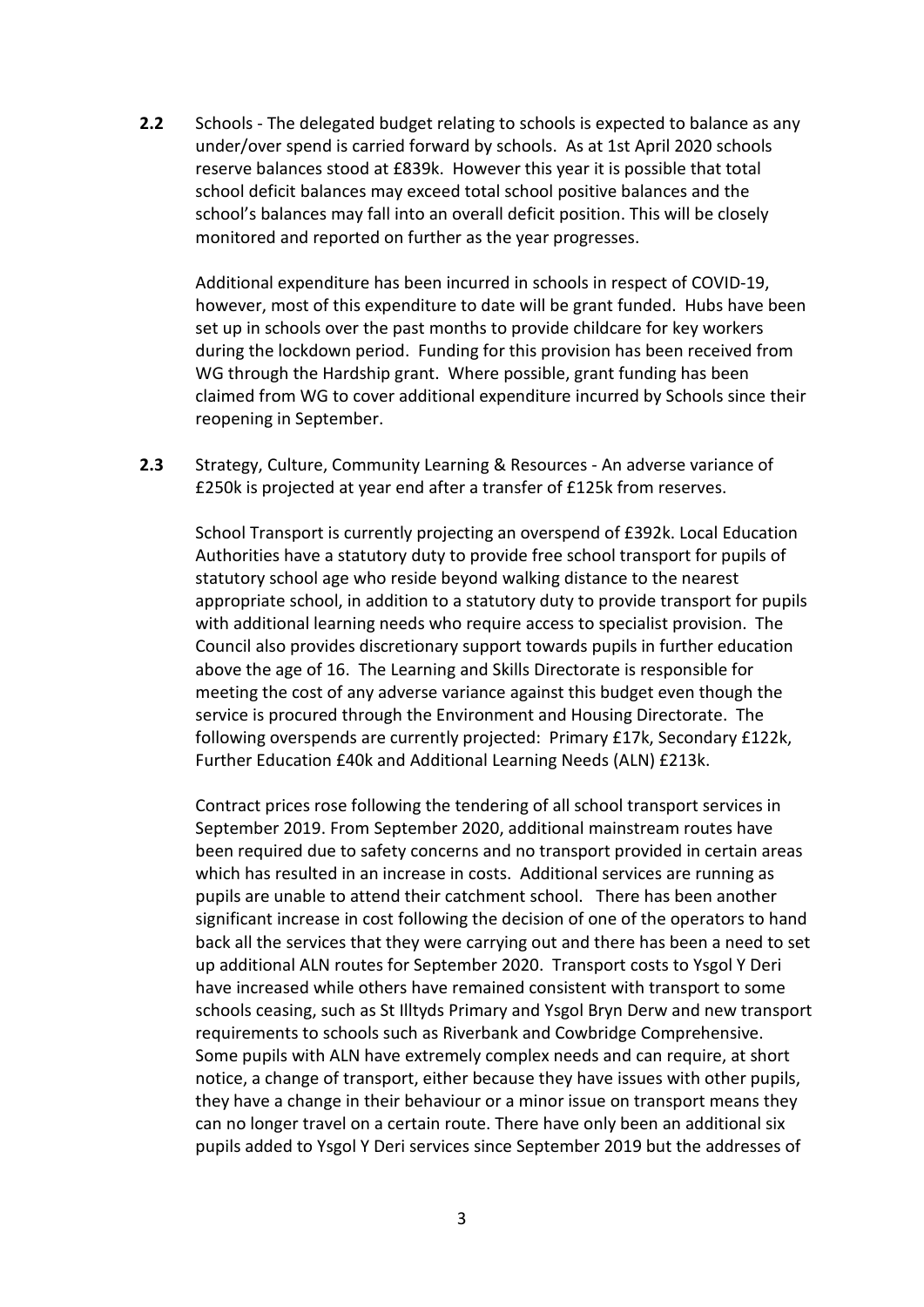the pupils are as far reaching as Llantwit and Ogmore, which in itself increases costs.

When schools were closed during the period April to June, the Council continued to pay school transport providers 75% of their contract to ensure that the service would be available when schools reopened, however, WG has offset this saving by reducing the funding they have provided for lost income.

Libraries are projecting an underspend of £47k. There are staffing underspends of £87k as a result of vacancies. It had been anticipated that £18k of the underspend would be used to offset the cost of implementing Openplus at Cowbridge and Llantwit Libraries and the provision of card payment machines in Libraries and software purchases of £12k. However, due to the COVID 19 pandemic Openplus will not be installed this financial year and it is therefore proposed that £30k is transferred into the Libraries reserves to fund this project during 2021/22. £10k will also be spent on the transformation of Penarth Library.

Adult Community Learning –The service is currently projecting that it will outturn with an underspend of £75k after transferring £37k to reserves. Vale Courses are projecting a £44k deficit. WG have provided funding for loss of income for quarter 1 and 2. The Get Back On Track programme is currently projecting a favourable variance of £76k due to staffing underspends and additional Cardiff and Vale College (CAVC) funding for skills@work. The CAVC Franchise is projecting a £13k underspend from the staffing budget. The CAVC Skills Development programme will also underspend by £30k. Welsh for Adults is due to underspend by £37k and it is proposed that this is transferred into reserves at year end. The reserve will be used to cover increasing costs and any potential future redundancy costs in light of the static/reduced grant over the 3 year contract and any possible grant claw back due to reduced enrolment numbers.

Schools Non Delegated expenditure – This budget is projected to underspend by £20k. Regular annual pension payments are made to Cardiff County Council and the Teachers Pension Agency in respect of teachers and support staff who were allowed to retire early during local government reorganisation in 1996. Some of these costs are reducing year on year and savings of £20k are currently projected for this year. There is currently an underspend of £65k against the Early Retirement/Voluntary Redundancy (ER/VR) budget. The intention is that this will be transferred to the Schools Invest to Save reserve at year end. It is a statutory requirement that redundancy costs are funded centrally. There is also a planned transfer of £125k from the School Rationalisation Reserve to fund transitional costs in relation to the 21st Century Schools programme.

**2.4** Directors Office - It is anticipated that this area will outturn on target.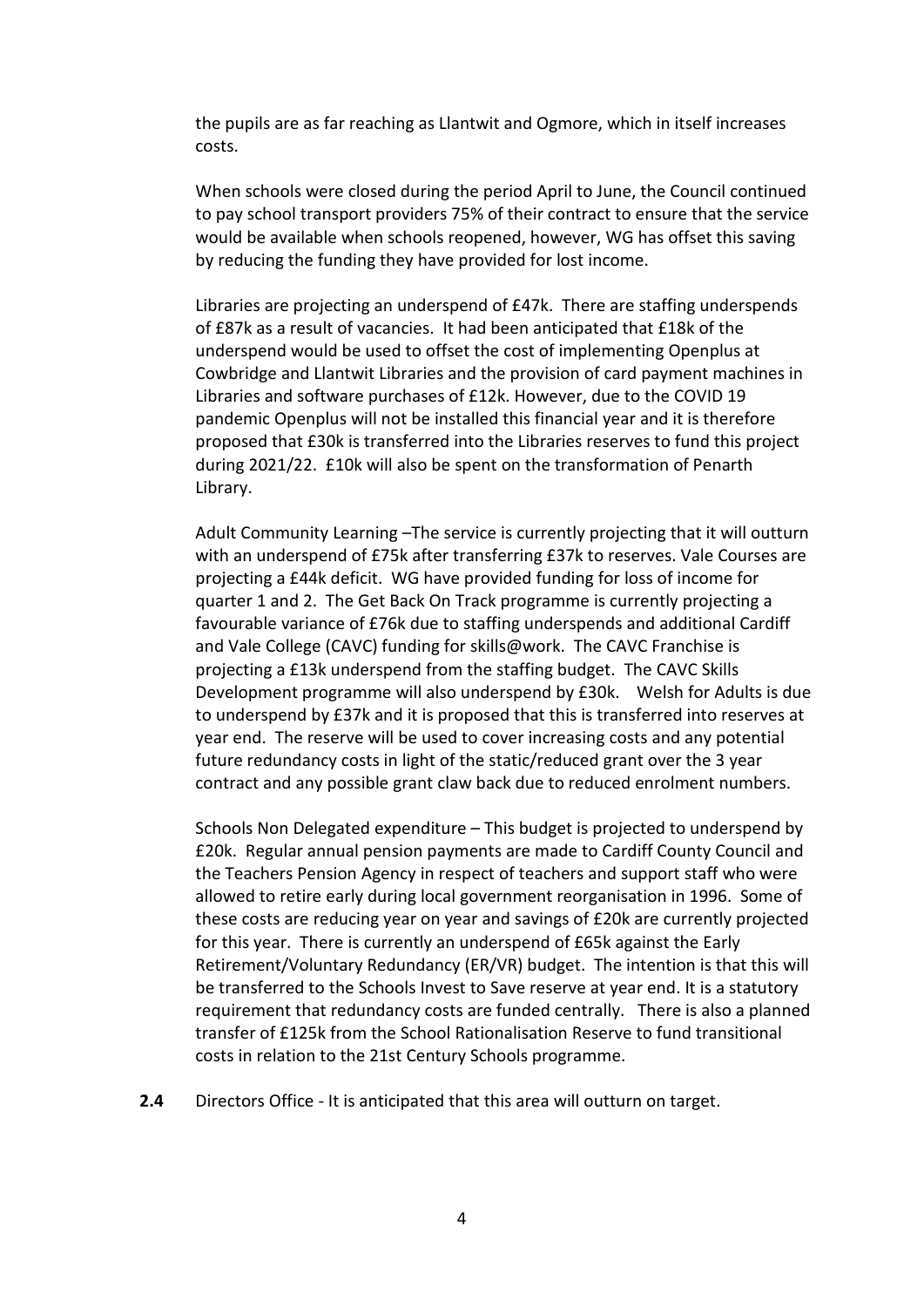- **2.5** Additional Learning Needs & Wellbeing This service continues to face significant pressures due to the increasing needs of pupils within the Vale. However, a favourable variance of £51k is currently projected. Children's Placements is currently projected to underspend by £49k based on current information, however this will be reviewed based on any changes in placements. There is a favourable variance of £20k in the Prevention & Partnership budget and also a favourable £20k variance on the Complex Needs budget, both relating to staffing budgets. There is currently an adverse variance of £33k relating to Recoupment income and a £5k adverse variance against Additional Learning Needs.
- **2.6** Standards and Provision A net favourable variance of £199k is anticipated across the Standards and Provision Service due to savings on employee costs in both the Youth Engagement and Progression service of £74k and in the Schools Improvements budget of £22k. There is currently a favourable variance of £91k projected in the budget which provides support for out of school tuition (OOST) for pupils whose medical needs mean they are unable to attend which is as a result of a reduction in the number of pupils receiving the service. The Inclusion & Wellbeing budget is projected to outturn with a £12k underspend mainly as a result of savings on staff costs.

### **2019/20 Efficiency Targets**

**2.7** As part of the Final Revenue Budget Proposals for 2020/21, an efficiency target of £45k was set for the Committee. Attached at Appendix 1 is a statement detailing all efficiency targets for 2020/21 and it is anticipated that this will be achieved in full by year end.

### **Capital**

- **2.8** Appendix 2 details financial progress on the Capital Programme as at 30th November 2020. The following changes have been made to the Capital Programme since the last report to Committee.
- **2.9** Education Asset Renewal Contingency Budget Delegated authority has been used to vire £5k from this scheme to the Ysgol Pen Y Garth Roof Renewal scheme. New canopies were specified and initially quoted for at £18.5k. Following a more detailed inspection of the site, it was found that the shallow soffit overhang required the installation of a goalpost frame with posts fixed to the brickwork to achieve a sensible pitch on the canopy otherwise water will sit on top of the polycarbonate and likely cause issues in the future. This led to the cost increasing to £20.5k to accommodate these design requirements. The £5k that has been requested includes a small contingency.
- **2.10** St Cyres Hygiene Room The school have paid for works to be carried out to the hygiene room and central education has agreed to reimburse the school for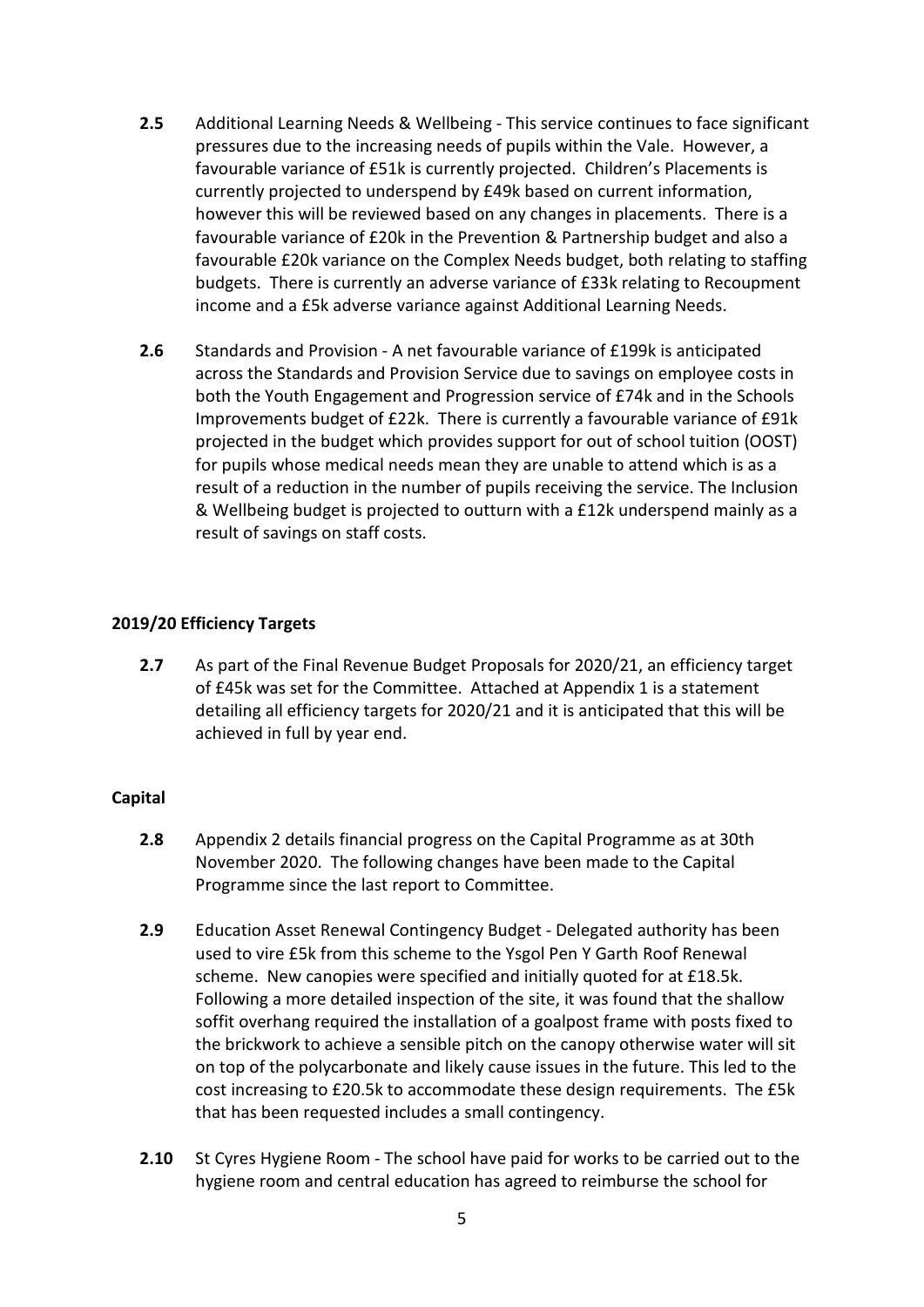these costs. The total costs of the works is £18k. Emergency powers have been used to include a new scheme in the 2020/21 Capital Programme with a £4k contribution from the ALN Resources Pupil Support revenue budget and £14k from the School Organisation repairs and maintenance revenue budget.

- **2.11** Pendoylan C/W Primary School Render The school have been awarded a Capital Repairs and Maintenance Programme grant through the Diocese to contribute towards the removal of loose render and to re-render the external perimeter walls. The total cost of the works is anticipated to be £19.5k and the grant is for 85% of this cost. Emergency powers have been used to include this new scheme in the 2020/21 Capital Programme with £16.5k to be funded by grant and a £3k revenue contribution from the school.
- **2.12** Childcare Offer Capital grant Small Grant Scheme COVID 19 The Council has been awarded an additional sum of £40k towards the capital Small Grant Scheme. The funding relates to the period 2020/21 and must be utilised in full by 31st March 2021. This grant can be used to specifically support childcare providers to buy extra capital items and/or to undertake physical adaptations to premises, to enable them to operate in a Covid-secure manner. Emergency powers have been used to include this scheme in the 2020/21 Capital Programme called Small Grant Scheme – COVID-19 allocation with a budget of £40k, to be funded by a grant from Welsh Government.
- **2.13** Childcare Offer Capital Grant Education have decided to commence with the original scheme for Llanfair. The scheme has been out to tender and the preferred contractor has been identified. The delay on the decision of which size scheme to commence has resulted in the contractor not being instructed in time to meet the development timescales originally planned. Construction is now due to take place during the summer holidays 2021. It has been requested that £441k is carried forward into the 2021/22 Capital Programme.
- **2.14** Llanfair Primary Playground Repairs This scheme is going to be carried out alongside the Llanfair Childcare Offer Grant Capital scheme mentioned above. As this will not be until the Summer 2021 it has been requested that £10k is carried forward into the 2021/22 Capital Programme.
- **2.15** Albert Primary External Repairs It has been requested to carry forward this £28k budget into the 2021/22 Capital Programme due to the party wall issues and the restrictions on site. This scheme is anticipated to be carried out during the summer holidays 2021.
- **2.16** Albert Primary School, new classroom block The plans for this scheme have been submitted for consideration and the process should take up to six weeks for approval. It is anticipated this scheme will commence on site in February 2021. The full budget will not be able to be spent this financial year and the scheme will run into 2021/22. It has therefore been requested to carry forward £54k into the 2021/22 Capital Programme.